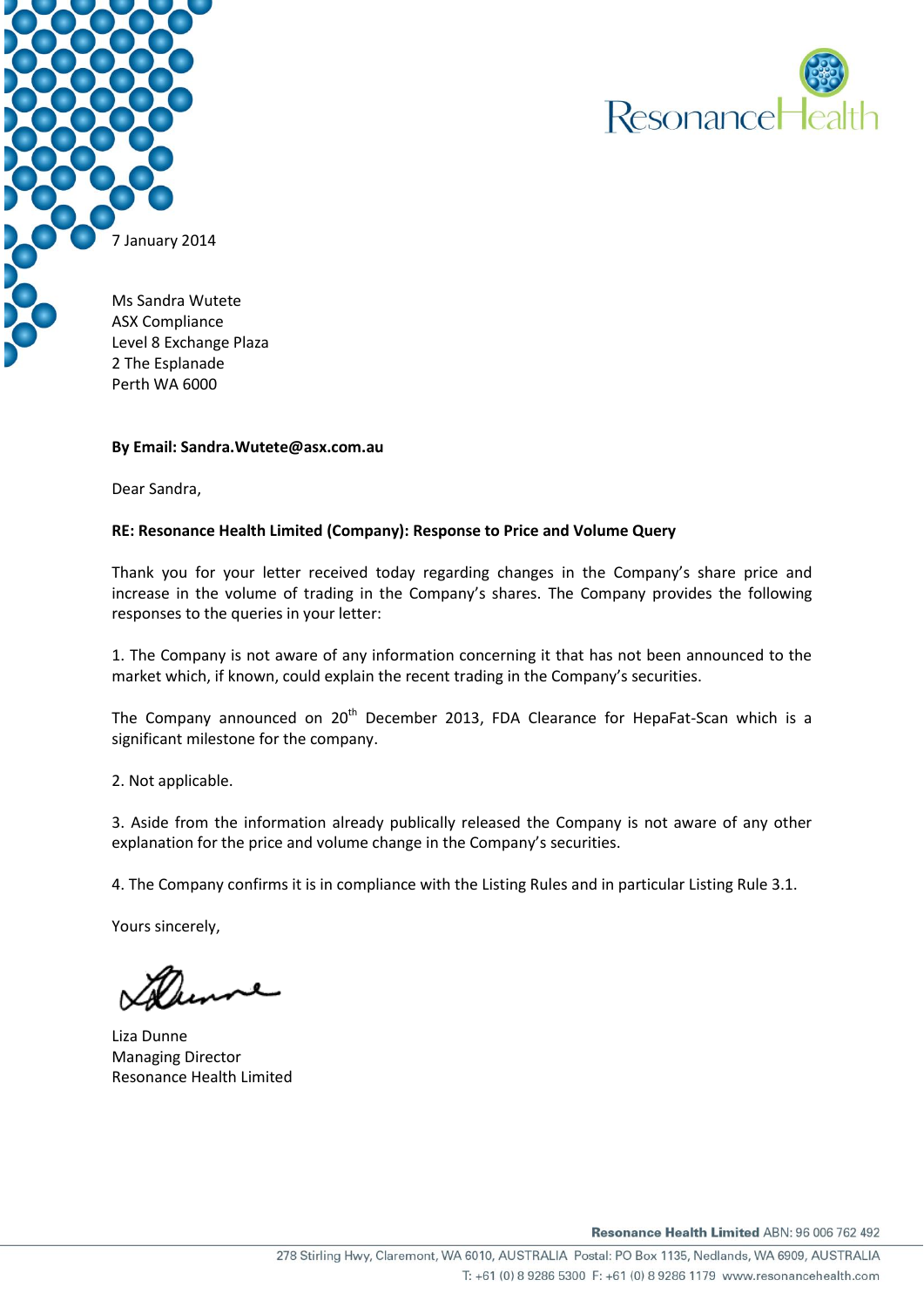

ASX Compliance Pty Limited ABN 26 087 780 489 Level 8 Exchange Plaza 2 The Esplanade PERTH WA 6000

GPO Box D187 PERTH WA 6840

Telephone 61 8 9224 0000 Facsimile 61 8 9221 2020

**7 January 2014** WWW.asx.com.au **7** 

Mr Adrian Bowers Company Secretary Resonance Health Limited 278 Stirling Highway CLAREMONT WA 6010

By email: adrianb@resonancehealth.com

#### Dear Adrian

## **Resonance Health Limited (the "Entity"): ASX price query**

We have noted a change in the price of the Entity's securities from a close of \$0.056 on 30 December 2013 to an intraday high of \$0.096 today, Tuesday 7 January 2014. We have also noted an increase in the volume of trading in the Entity's securities over this period.

In light of the price change and increase in volume, ASX asks you to respond separately to each of the following questions:

- 1. Is the Entity aware of any information concerning it that has not been announced to the market which, if known by some in the market, could explain the recent trading in its securities?
- 2. If the answer to question 1 is "yes":
	- a) Is the Entity relying on Listing Rule 3.1A not to announce that information under Listing Rule 3.1?

Please note that the recent trading in the Entity's securities would suggest to ASX that such information may have ceased to be confidential and therefore the Entity may no longer be able to rely on Listing Rule 3.1A. Accordingly, if the answer to this question is "yes", you need to contact us immediately to discuss the situation.

b) Can an announcement be made immediately?

Please note, if the answer to this question is "no", you need to contact us immediately to discuss requesting a trading halt (see below).

- c) If an announcement cannot be made immediately, why not and when is it expected that an announcemant will be made?
- 3. If the answer to question 1 is "no", is there any other explanation that the Entity may have for the recent trading in its securities?
- 4. Please confirm that the Entity is in compliance with the Listing Rules and, in particular, Listing Rule 3.1.

#### **When and where to send your response**

This request is made under, and in accordance with, Listing Rule 18.7. Your response is required as soon as reasonably possible and, in any event, by not later than 3:30pm (WST) today, Tuesday 7 January 2014. If we do